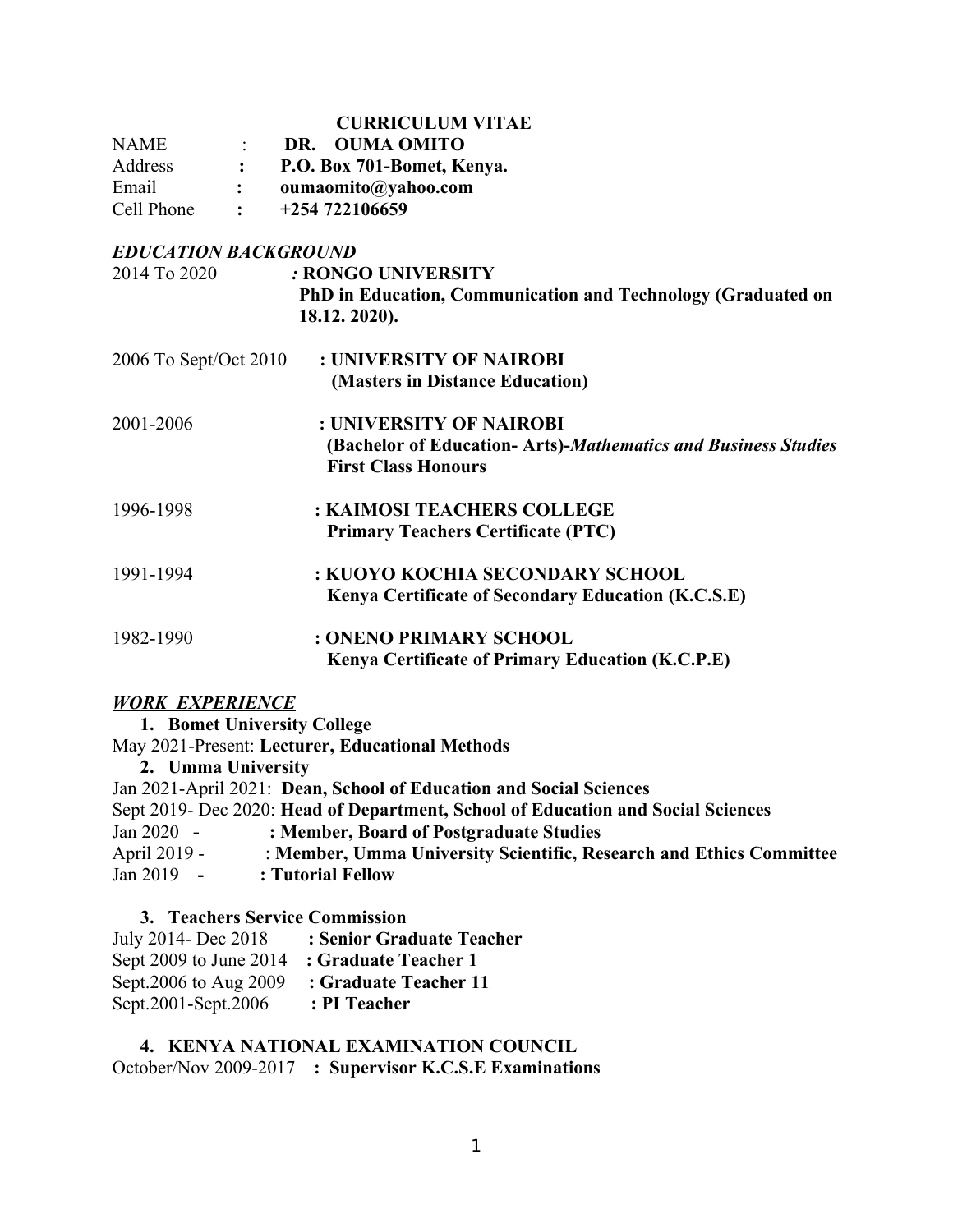### **5. Rongo University**

2014 June**: Teaching practice assessment and training for teachers** 2015 January**: Teaching practice assessment and training for teachers**

## **6. University of Nairobi**

December 2009-2015**: Invigilator University of Nairobi Examinations**

| 7. IEBC<br><b>August 2017</b> | : Presiding officer-Homa Bay Town Constituency                                    |
|-------------------------------|-----------------------------------------------------------------------------------|
| July - August 2010            | :Presided over a by-election and Referendum in Kenya<br>(Training of poll clerks) |

October 2006- Sept 2008 : **Worked for the University of Nairobi on scholarship terms**

# **8. Kenya National Bureau of Statistics**

August 2009: **Supervisor, Kenya Population Census 200 (Training of enumerators)** *Additional Skills:* **Proficient in computer applications such as SPSS, Microsoft word, excel, internet, PowerPoint, etc**

# *PUBLICATIONS, ATTENDANCE OF CONFERENCES AND SUPERVISION OF SUDENTS*

# *SCHOLARLY BOOK*

**1. Omito, O. (2011***). Barriers facing the uptake of e-Learning.* Germany: VDM Publisher. **ISBN: 978-3-639-33623-8**

# *ARTICLES PUBLISHED IN REFEREED JOURNALS*

- 1. **Omito,O., & Odera, F. (2016).** Evaluating the convenience of content delivery to distance learners of the University of Nairobi. *International Journal of Instructional Technology and Distance Learning, volume* (13)1. **ISSN 1550-6908**
- 2. **Omito, O., & Kembo, J. (2015).** Characteristics of Distance Learners in the Case of External Degree Programme of the University of Nairobi. *International Journal of Scientific Footprints volume (4)* 15-16. **ISSN 2310-4090**
- 3. **Omito, O. (2016).** Evaluating learners' ability to use technology in Distance Education: the case of External Degree program of the University of Nairobi*.*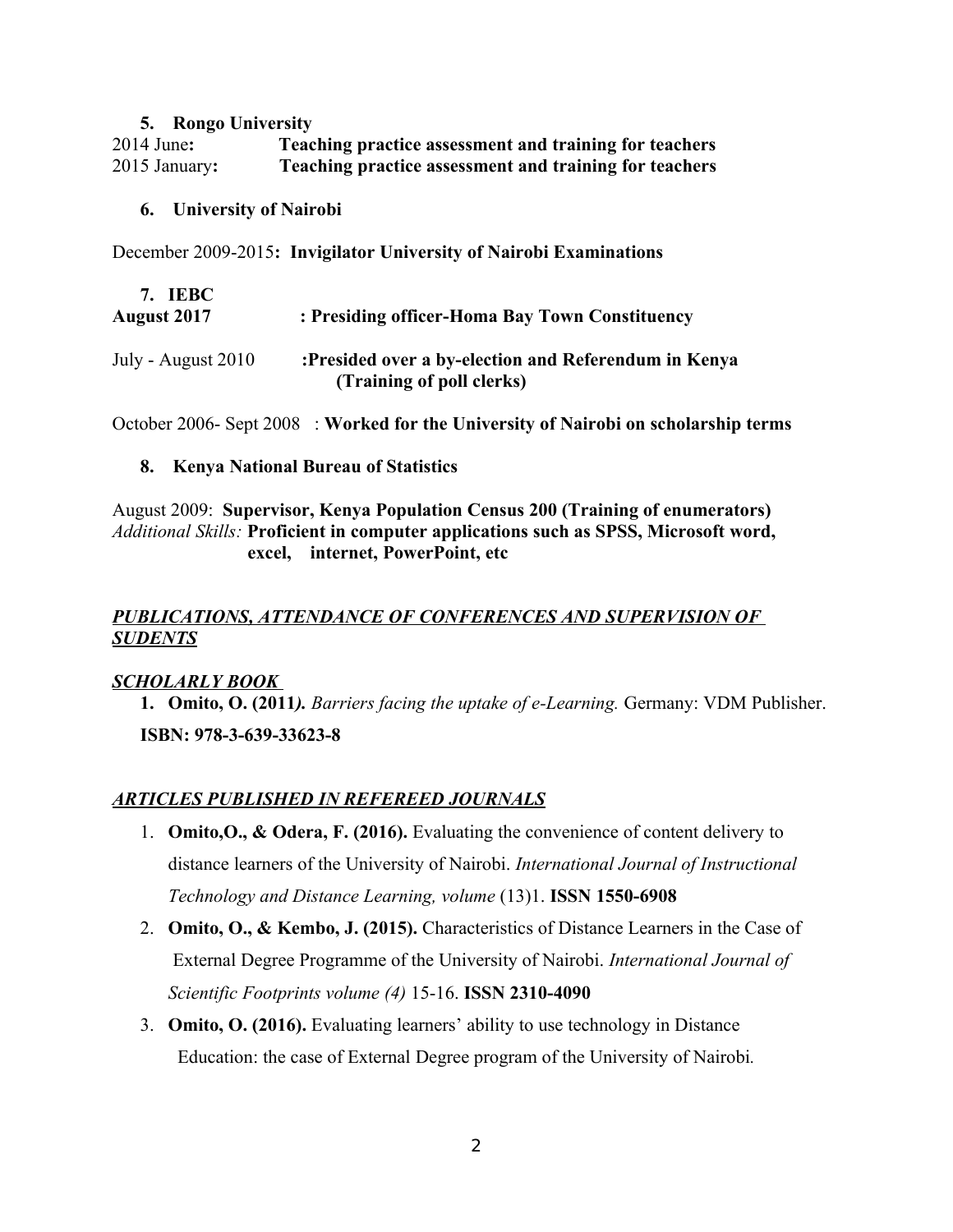*Turkish Online Journal of Distance Education-TOJDE October 2016.ISSN 1302-*

*6488Volume: 17 Number: 4 Article 10.*

- *4.* **Omito, O., & Kembo, J. (2016).** E-Learning access and Infrastructure in Distance Education*- Indian Journal of Open Learning,* 2016, 25(3), 225-236 *(ISSN: 0971-2690)*
- 5. **Omito, O. (2018).** Teachers' Attitude Towards Uptake and Integration of Laptop Computers in Public Primary Schools: The Case of Digital Literacy Programme (DLP) in Homa Bay County, Kenya. *AASCIT Journal of Education 4*(2): 19-26. **ISSN: 2381-1293 (Print); ISSN: 2381-1307 (Online)**
- 6. **Omito, O.** (2018). Quality of Instruction In Up Coming Universities in the Case Of Rongo University, Kenya. *International Journal of Research – GRANTHAALAYAH, 6* **(6). ISSN- 2350-0530(O), ISSN- 2394-3629(P)**
- *7.* **Omito, O., Kembo, J., Ayere, M., & Ali, A. A. (2019).** Teachers' Computer Capacity in Public Primary Schools in Homa Bay County, Kenya: The Case of the Digital Literacy Programme. *European Scientific Journal July 2019 edition Vol.15,* No.19. *ISSN: 1857 – 7881 (Print) e - ISSN 1857- 7431*

# *ATTENDANCE OF RESEARCH CONFERENCE*

*1. Paper title:* Integration of Digital Literacy Programme in Public Primary Schools in Kenya: The Case of Homa Bay County

*Venue:* Rongo University (6-9<sup>th</sup> March 2018)

- *2. Conference title*: German Gfrican and Sustainability and Innovation Conference *Venue: Tangaza University* (1<sup>st</sup> March, 2019)
- *3. Paper title:* Funding of University Students in the Case of Regular Students of

Rongo University, Kenya

*Venue:* Online platform-Lukenya University (21st, August, 2020, 12:40-12:55pm)

*4. Workshop title:* Motivated teacher successful student

*Venue*: Nyangweso School for the Deaf, Homa Bay County

# *RESEARCH SUPERVISION AT THE UNIVERSITY OF NAIROBI*

*1. Onyango Philip Owuor-Reg No: L119/13259/2015. Diploma in Adult Education and* 

*Community Development- Completed 2016*

*2. Ochia Milka Adhiambo-Reg No:L119/26707/2013.Diploma in Adult Education and* 

*Community Development- Completed 2015*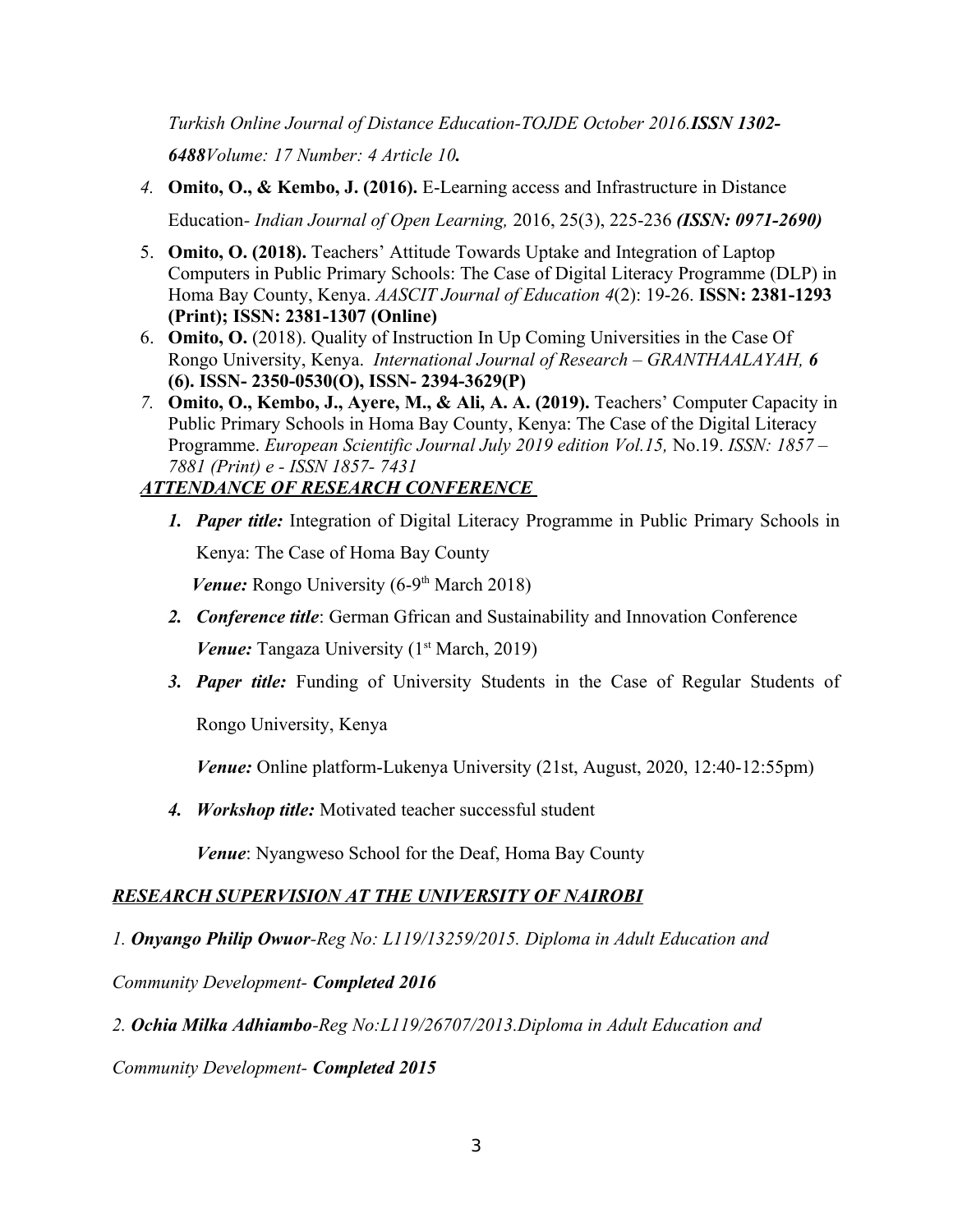## *HONOURS ROLL*

## *NATIONAL RESEARCH AWARD*

*2016/2017 FINANCIAL YEAR:* **Competitive National Research Fund Award-PhD Programme (Social Sciences category). Ref : Successful PhD grantees No.199)-Ref: Rongo University**

### *AWARDS AT THE UNIVERSITY OF NAIROBI*

- May 2010 : **University of Nairobi Alumni Association Prize (2006/2007)**  *Award***:** The Best overall student in the college of Education and External Studies. *Ref: Daily Nation Newspapers of 11th& 12th 2010*
- May 2010 **: Gandhi Smarak Nidhi trustee fund (2005/2006)**  *Award:* The best overall student in the School of Continuing & Distance Education (University of Nairobi). *Ref: Daily Nation Newspapers of 11th&12th 2010* Sept. 2006: **Sasakawa Young leaders Fund-Master's Degree Scholarship**

## *COMMUNITY SERVICE*

*1. January 2020: Patron, St. Anjeline Kawiya Catholic Sub-Parish, Homa Bay County.*

*2. 2013- Present: Patron and co- founder of 'Classrooms for Peace' project in* 

 *Central Kochia, Homa Bay County (Ref: www.classroomsforpeace.com)*

### *REFEREES*

#### *Prof. George Otieno Orwa*

Deputy Principal, Academic and Students' Affairs, Bomet University College, P.O. Box 701, Bomet. Cell: 0722940181

### *Dr. Jane Kembo,*

Dean, School of Education, Rongo University, P.O.Box 404, Rongo Email: matieno73@yahoo.com